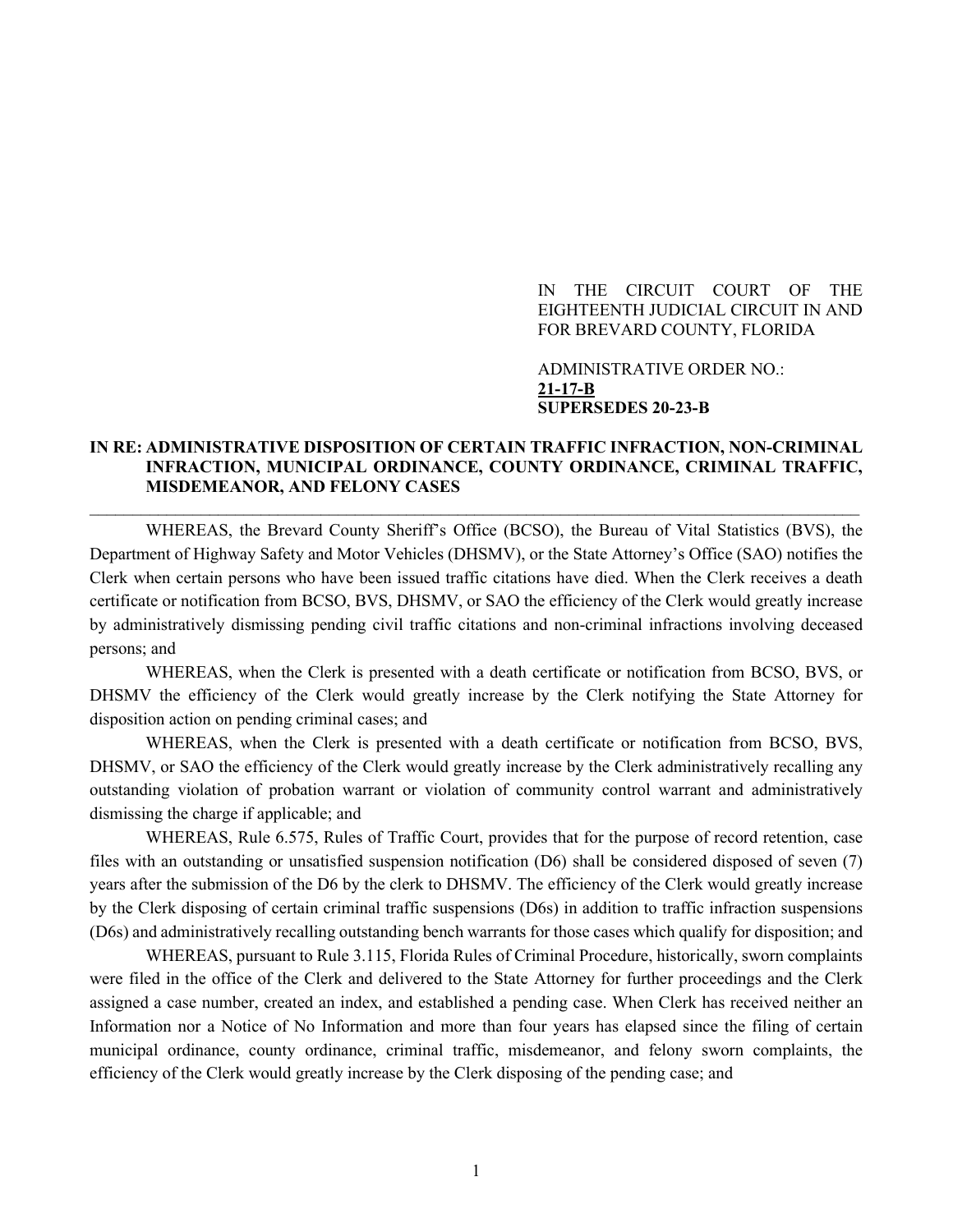WHEREAS, the Sheriff of Brevard County is in possession of bench warrants and capias orders, or has returned either to the Clerk as unserved, and the named defendant has not been located for more than seven years. The efficiency of the Clerk would greatly increase by recalling these capiases and warrants and administratively disposing pending charges; and

WHEREAS, the Clerk is actively pursuing placing delinquent court fines with a collection agency and the contingency rate quoted by the selected agency is based on the total outstanding obligations now owed;

IT IS ORDERED:

1. DECEASED PERSONS WITH PENDING CIVIL TRAFFIC CHARGES OR NON-CRIMINAL INFRACTIONS:

When the Clerk receives a death certificate or notification from BCSO, BVS, DHSMV, or SAO that a person who was issued a civil traffic citation or a non-criminal infraction has died and the charge is pending, the Clerk shall administratively dismiss the citation.

2. DECEASED PERSONS WITH PENDING MUNICIPAL ORDINANCE, COUNTY ORDINANCE, CRIMINAL TRAFFIC, MISDEMEANOR OR FELONY CRIMINAL CHARGES:

When the Clerk receives a death certificate or notification from BCSO, BVS, or DHSMV that a person with a pending municipal ordinance, county ordinance, criminal traffic, misdemeanor, or felony criminal charge has died, the Clerk shall notify the State Attorney for disposition action.

3. DECEASED PERSONS WITH OUTSTANDING VIOLATION OF PROBATION WARRANT OR VIOLATION OF COMMUNITY CONTROL WARRANT:

When the Clerk receives a death certificate or notification from BCSO, BVS, DHSMV, or SAO that a person with an outstanding violation of probation warrant or violation of community control warrant has died, the Clerk shall recall the warrant and administratively dismiss the charge if applicable.

4. DECEASED PERSONS WITH OUTSTANDING MONETARY OBLIGATIONS:

If a charge is administratively dismissed due to the person being deceased, all monetary obligations for that charge shall be suspended from the case.

5. DISMISSAL OF CIVIL TRAFFIC AND CRIMINAL TRAFFIC CHARGES EXCLUDING DUI CHARGES AND FELONY CHARGES:

If more than seven (7) years has elapsed since the submission of a suspension notification (D6) to DHSMV and the suspension remains unsatisfied, the Clerk shall dismiss all pending civil traffic or criminal traffic charges. The clerk shall waive any associated delinquency fees.

6. DISMISSAL OF CIVIL TRAFFIC CHARGES ON FELONY CASES:

On felony cases where a civil traffic charge(s) was attached and where, after seven (7) years, no action has been taken on the civil traffic charge(s), the Clerk shall dismiss the pending civil traffic charge(s). The clerk shall waive any associated delinquency fees.

7. SWORN COMPLAINTS:

If more than four (4) years has elapsed since the filing of a municipal ordinance, county ordinance, criminal traffic, misdemeanor, or felony sworn complaint and the Clerk has received neither an Information nor a Notice of No Information from the State Attorney, the Clerk shall administratively dismiss the case.